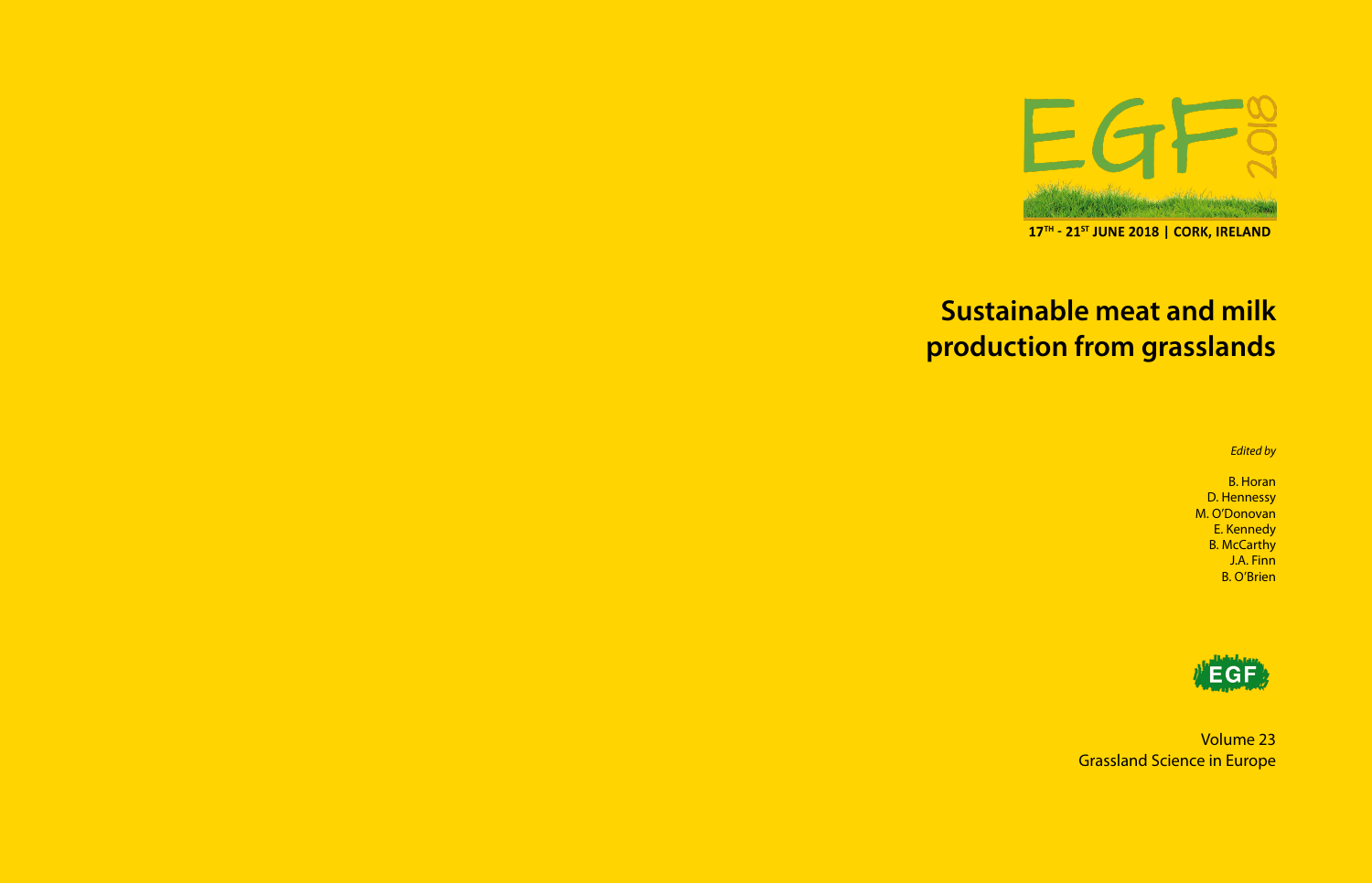# Amazing Grazing: science in support of future grass based dairy systems

Schils R.L.M.<sup>1</sup>, Philipsen A.P.<sup>1</sup>, Holshof G.<sup>1</sup>, Zom R.L.G.<sup>1</sup>, Hoving I.E.<sup>1</sup>, Van Reenen C.G.<sup>1</sup>, Van der Werf J.T.N.1,Galama P.J.1, Sebek L.1, Klootwijk C.W.1, Van Eekeren N.2, Hoekstra N.J.2, Stienezen M.W.J.<sup>1</sup> and Van den Pol-Van Dasselaar A.<sup>1</sup>

*1Wageningen University and Research, P.O. Box 9101, 6700 HB Wageningen, the Netherlands; 2Louis Bolk Institute, Kosterijland 3-5, 3981 AJ Bunnik, the Netherlands*

#### Abstract

The Amazing Grazing project addresses the challenges that Dutch farmers face in grazing systems with high feed supplementation and high stocking rates on the available grazing area. The project consists of six interlinked components (soil, grass growth, grass supply, grass intake, supplementation and behaviour), that are arranged around two grazing and three cutting experiments, as well as three farmer consultation groups. The grazing experiment showed that fresh grass intakes of approximately 6 kg DM cow<sup>-1</sup> d<sup>-1</sup> are feasible in intensive grazing systems with high feed supplementation levels. Tools for grass monitoring and planning, as well as cow behaviour monitoring, are being developed to support farmer decisions.

Keywords: Amazing Grazing, cow behaviour, planning, growth prediction, intake

#### Introduction

In the Netherlands, the proportion of dairy cows that had access to pasture declined steadily from 90% in 2001 to 65% in 2016 (CBS, 2017). The main driver of reduced grazing was increasing herd size combined with a lack of increase in the available grazing area (Van den Pol-Van Dasselaar *et al*., 2013). Grazing is under debate amongst dairy farmers, the dairy chain and society. Several measures have been introduced to increase the proportion of cows having access to grazing. A crucial parameter that determines the ability to graze is the stocking rate on the available grazing area. Above a threshold of approximately 6 cows ha-1 it becomes increasingly difficult to maintain six hours of grazing per day. Consequently more farmers will be challenged to implement an efficient grazing system at these high stocking rates. The Amazing Grazing project addresses the issues that farmers face in managing grazing systems with high levels of feed supplementation.

# Material and methods

The project framework (Figure 1) consists of six interlinked components (soil, grass growth, grass supply, grass intake, feed supplementation and cow behaviour) that are combined into three activities. (1) Two grazing experiments with contrasting grazing systems. On a clay soil, a Holstein herd grazed during daytime at a stocking rate of 7.5 cows ha<sup>-1</sup>, either under Strip Grazing (SG) or Compartmented Continuous Grazing (CCG). On peat soil, a mixed Holstein and Jersey herd grazed at the same stocking rate, either under SG or Kurzrasen (KR). In SG, cows were offered a fresh strip of grass each day. Compartmented Continuous Grazing is an adapted set-stocking system in which the cows rotate on a daily basis between six compartments in one paddock. Kurzrasen is a set-stocking system with a target sward height of 3 to 5 cm. The non-exhaustive list of measurements comprised soil compaction measurements, sward height and density, *n*-alkane grass DM intake and cow behaviour using electronic sensors (Holshof *et al*., 2018; Zom, 2018). (2) Cutting trials on clay, sand and peat soil with a combination of nitrogen (N) levels and growth intervals. Grass growth was measured with several nearby and remote sensing techniques based on spectral images. Short term growth predictions based on modelling and meteorological forecasts were compared to observed growth (Hoving *et al*., 2018). (3) Three working groups of farmers, consultants and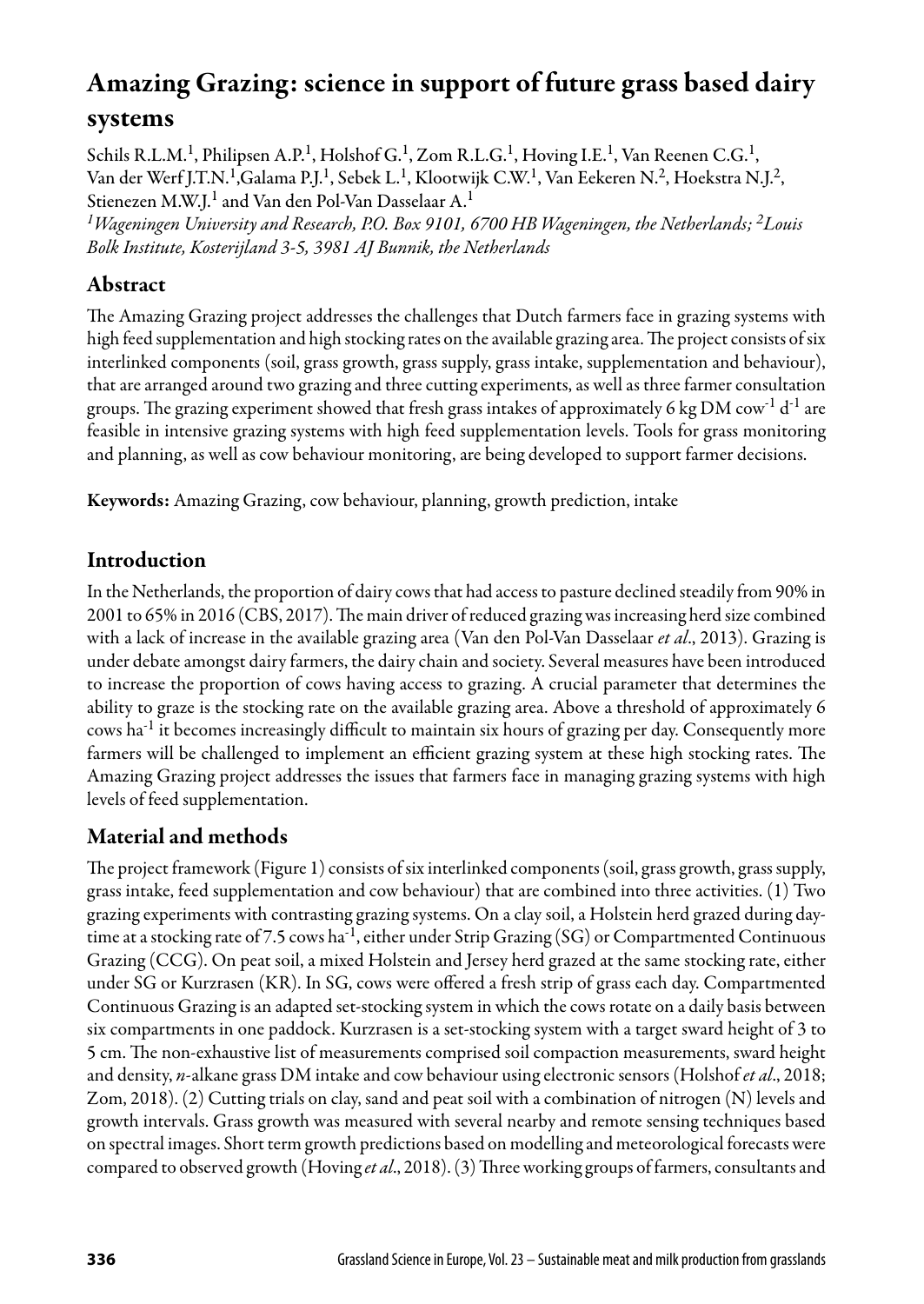

Figure 1. Framework of Amazing Grazing.

researchers, each focused on developing planning rules and tools for a different grassland management system (Stienezen *et al*., 2018).

#### Results and discussion

The grazing trials were carried out on perennial ryegrass (*Lolium perenne* L.) dominant (> 50%) swards. On peat soil, the sward density and carrying capacity was higher on KR than on SG. In the first year, fat and protein corrected milk production levels were 27 and 22 kg  $\text{row}^1$  d<sup>-1</sup> on clay and peat soil, respectively (Table 1), with no treatment effect (Holshof *et al*., 2018). The daily supplementation levels per cow were 7.7 kg DM maize silage and 5.1 kg concentrates on clay soil, and 4.0 kg DM grass silage and 6.7 kg concentrates on peat soil. Based on the required energy intake, the proportion of Net Energy Lactation (NEL) from grass intake was around 30%. This equates to average daily grass intakes of 5 to 6 kg DM cow-1. The daily time at pasture was 7.5 hours on clay soil (day-time grazing) and 12 hours on peat soil (night-time grazing). The average proportion of time spent grazing was 54 and 38% of pasture time on clay and peat soil, respectively, resulting in equal amounts of actual grazing time at both sites. On clay soil, the *n*-alkane grass intake during three weekly periods was 6.2 and 4.5 kg DM cow-1 d-1 on CCG and SG, respectively (Zom, 2018). Attempts to stimulate fresh grass intake by lowering rumendegradable protein balance (OEB) in concentrates were unsuccessful, but reduced maize intake instead. The low OEB group produced less milk than the high OEB group, but the N utilisation increased from 35% to 40% (Klootwijk *et al*., 2018).

In the cutting trials, the biomass index WDVI (Weighed Difference Vegetation Index) showed a good exponential relationship with ground truth DM yield for individual cuts (Hoving *et al*., 2018). Short term predictions of grass growth were relatively successful for mineral soils, but rather poor for the peat soil because of the complex hydrology and soil N turnover.

Planning tools were developed for rotational grazing systems with high feed supplementation levels and implemented in a web application (Stienezen *et al*., 2018).